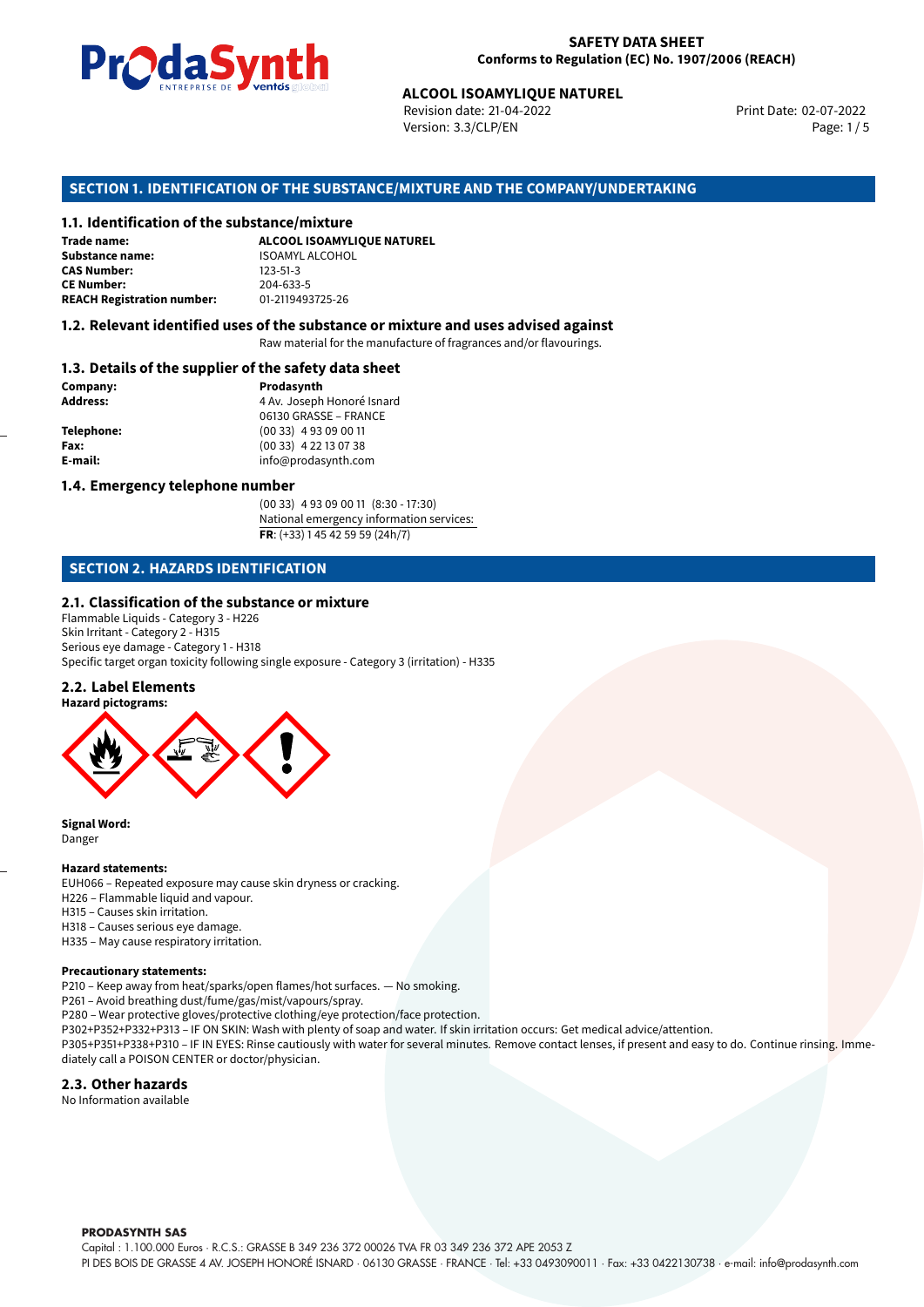

# **ALCOOL ISOAMYLIQUE NATUREL**<br>
Revision date: 21-04-2022<br> **Print Date: 02-07-2022**

Revision date: 21-04-2022 Version: 3.3/CLP/EN Page: 2 / 5

## **SECTION 3. COMPOSITION/INFORMATION ON INGREDIENTS**

#### **3.1. Substances**

| Chemical name: | ISOAMYL ALCOHOL |
|----------------|-----------------|
| CAS number:    | $123 - 51 - 3$  |
| EC number:     | 204-633-5       |

#### **Hazardous constituents:**

| <b>Chemical Name</b> | % (w/w)        | <b>CAS No</b><br><b>EC No</b> | Classification according to Regulation 1272/2008                                            |
|----------------------|----------------|-------------------------------|---------------------------------------------------------------------------------------------|
| 3-METHYLBUTANOL      | $\geq$ 50      | $123 - 51 - 3$<br>204-633-5   | Flam. Lig. 3 - H226<br>Skin Irrit. 2 - H315<br>Eye Dam. 1 - H318<br>STOT SE 3 (irr.) - H335 |
| 2-METHYLBUTANOL      | $>10$ ; $<$ 25 | 137-32-6<br>205-289-9         | Flam. Lig. 3 - H226<br>Skin Irrit. 2 - H315<br>Eye Dam. 1 - H318<br>STOT SE 3 (irr.) - H335 |

[See the full text of the hazard statements in section 16.](#page-4-0)

## **3.2. Mixtures**

#### Not applicable.

## **SECTION 4. FIRST-AID MEASURES**

## **4.1. Description of necessary first aid measures**

| Ingestion:    | Rinse mouth with water.                                                                                               |
|---------------|-----------------------------------------------------------------------------------------------------------------------|
|               | Obtain medical advice.                                                                                                |
|               | Keep at rest. Do not induce vomiting.                                                                                 |
| Eye contact:  | In case of contact with eyes, rinse immediately with plenty of water for at least 15 minutes and seek medical advice. |
| Inhalation:   | Remove person to fresh air and keep at rest.                                                                          |
|               | Seek immediate medical advice.                                                                                        |
| Skin contact: | Take off immediately all contaminated clothing.                                                                       |
|               | Thoroughly wash affected skin with soap and water.                                                                    |
|               | Seek medical attention if symptoms persist.                                                                           |

## **4.2. Most important symptoms and effects, both acute and delayed**

No information available.

## **4.3. Indication of any immediate medical attention and special treatment needed**

No information available.

## **SECTION 5. FIRE-FIGHTING MEASURES**

## **5.1. Extinguishing Media**

Water spray, carbon dioxide, dry chemical powder or appropriate foam. For safety reasons do not use full water jet.

#### **5.2. Special hazards arising from the substance or mixture**

Known or Anticipated Hazardous Products of Combustion: Emits toxic fumes under fire conditions.

#### **5.3. Advice for firefighters**

High temperatures can lead to high pressures inside closed containers. Avoid inhalation of vapors that are created. Use appropriate respiratory protection. Do not allow spillage of fire to be poured into drains or watercourses. Wear self-contained breathing apparatus and protective clothing.

## **SECTION 6. ACCIDENTAL RELEASE MEASURES**

## **6.1. Personal precautions, protective equipment and emergency procedures**

Evacuate surronding areas. Ensure adequate ventilation. Keep unnecessary and unprotected personnel from entering. Do not breathe vapor/spray. Avoid contact with skin and eyes. Information regarding personal protective measures: see section 8.

## **6.2. Environmental precautions**

To avoid possible contamination of the environment, do not discharge into any drains, surface waters or groundwaters.

#### **PRODASYNTH SAS**

Capital : 1.100.000 Euros · R.C.S.: GRASSE B 349 236 372 00026 TVA FR 03 349 236 372 APE 2053 Z PI DES BOIS DE GRASSE 4 AV. JOSEPH HONORÉ ISNARD · 06130 GRASSE · FRANCE · Tel: +33 0493090011 · Fax: +33 0422130738 · e-mail: info@prodasynth.com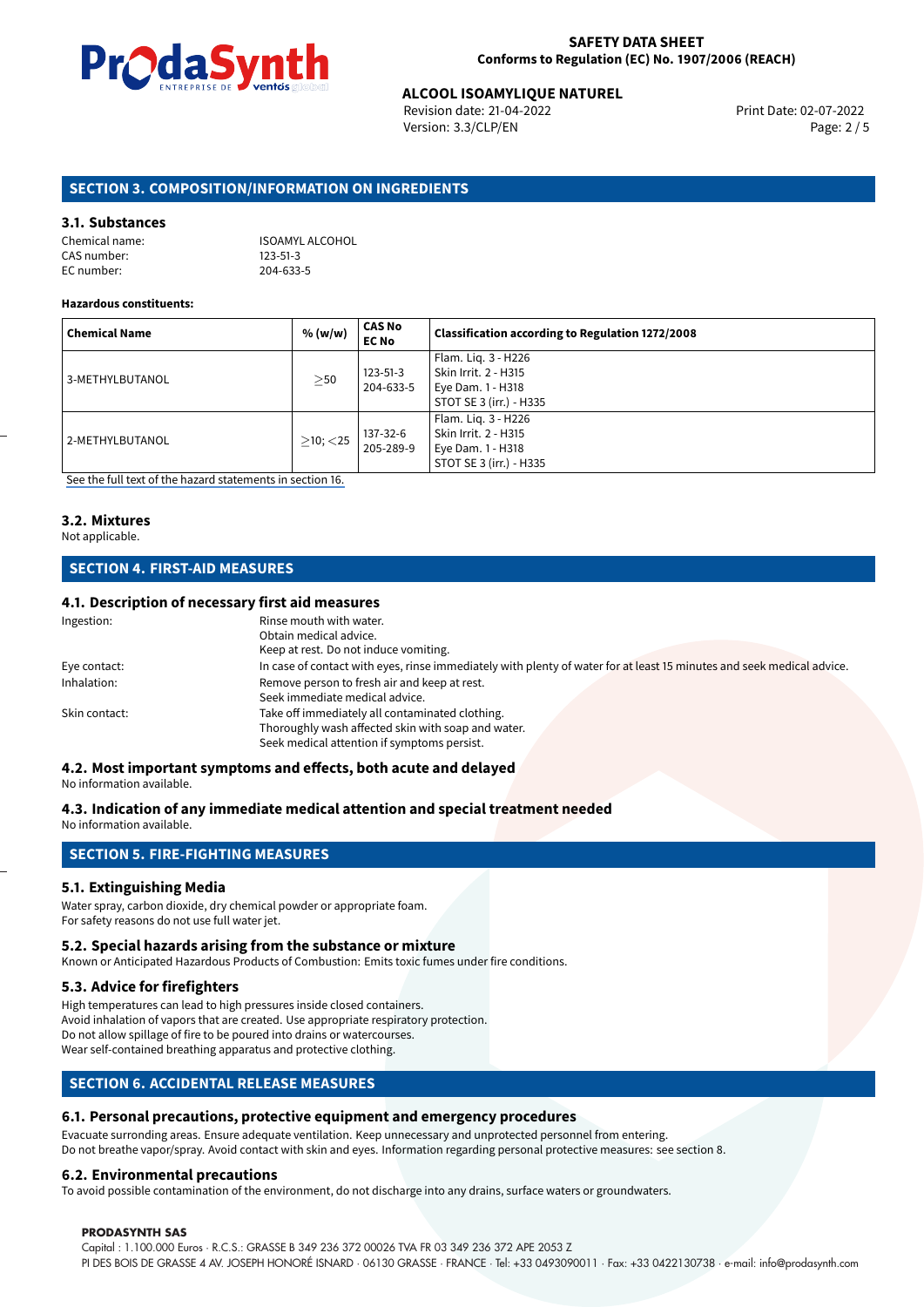

# **ALCOOL ISOAMYLIQUE NATUREL**<br>
Revision date: 21-04-2022<br> **Print Date: 02-07-2022**

Revision date: 21-04-2022 Version: 3.3/CLP/EN Page: 3 / 5

## **6.3. Methods and materials for containment and cleaning up**

Cover with an inert, inorganic, non-combustible absorbent material (e.g. dry-lime, sand, soda ash). Place in covered containers using non-sparking tools and transport outdoors. Avoid open flames or sources of ignition (e.g. pilot lights on gas hot water heater). Ventilate area and wash spill site after material pickup is complete.

#### **6.4. Reference to other sections**

Information regarding exposure controls, personal protection and disposal considerations can be found in sections 8 and 13.

## **SECTION 7. HANDLING AND STORAGE**

#### **7.1. Precautions for safe handling**

Do not store or handle this material near food or drinking water. Do not smoke. Avoid contact with the eyes, skin and clothing. Wear protective clothing and use glasses. Observe the rules of safety and hygiene at work. Keep in the original container or an alternative made from a compatible material.

#### **7.2. Conditions for safe storage, including any incompatibilities**

Store in tightly closed and preferably full containers in a cool, dry and ventilated area, protected from light. Keep away from sources of ignition (e.g. hot surfaces, sparks, flame and static discharges). Keep away from incompatible materials (see section 10).

#### **7.3. Specific end use(s)**

No information available.

#### **SECTION 8. EXPOSURE CONTROLS AND PERSONAL PROTECTION**

#### **8.1. Control parameters**

Components with occupational exposure limits:

| <b>Chemical Name</b> | <b>CAS No</b>  | Norm.                  | 8 hr.                          | ppm | mg/m <sup>3</sup> | 15 min.                        | ppm | mg/m <sup>3</sup> |
|----------------------|----------------|------------------------|--------------------------------|-----|-------------------|--------------------------------|-----|-------------------|
|                      | $123 - 51 - 3$ | DE<br>(Deutschland)    | Arbeitsplatzgrenzwerd          |     | 73                | Arbeitsplatzgrenzwert          |     |                   |
|                      |                | ES (España)            | VLA-ED                         | 100 | 366               | <b>VLA-EC</b>                  | 125 | 458               |
|                      |                | Europe                 | 8h                             | 5   | 18                | 15 <sub>min</sub>              | 10  | 37                |
| 3-METHYLBUTANOL      |                | FR (France)            | <b>VME</b>                     | 5   | 18                | <b>VLCT</b>                    | 10  | 37                |
|                      |                | IT (Italia)            | Valori Limite                  | 5   | 18                | Valori Limite                  | 10  | 37                |
|                      |                | UK (United<br>Kingdom) | Workplace<br>exposure<br>limit | 100 | 366               | Workplace<br>exposure<br>limit | 125 | 458               |
|                      |                | <b>OSHA</b>            | <b>PEL-TWA</b>                 | 100 | 360               | PEL-STEL                       |     |                   |
|                      |                | Cal OSHA               | PEL-TWA                        | 100 | 360               | <b>PEL-STEL</b>                | 125 | 450               |
| 2-METHYLBUTANOL      | 137-32-6       | DE<br>(Deutschland)    | Arbeitsplatzgrenzwerd          |     | 73                | Arbeitsplatzgrenzwert          |     |                   |

#### **8.2. Exposure controls**

Appropriate engineering controls: Measures should be taken to prevent materials from being splashed into the body. Provide adequate ventilation, according to the conditions of use. Use a mechanical exhaust if required. Eye/Face protection: Chemical safety goggles are recommended. Wash contaminated goggles before reuse. Hand Protection: Chemical-resistant gloves are recommended. Wash contaminated gloves before reuse.<br>Body protection: Personal protective equipment for the body should be selected based on the task bein Personal protective equipment for the body should be selected based on the task being performed and the risks involved. Respiratory Protection: In case of insufficient ventilation, use suitable respiratory equipment.<br>Environmental exposure controls: Emissions from ventilation or process equipment should be checked t Emissions from ventilation or process equipment should be checked to ensure they comply with environmental protection legislation. In some cases, filters or engineering modifications to the process equipment will be necessary to reduce emissions to acceptable levels.

## **SECTION 9. PHYSICAL AND CHEMICAL PROPERTIES**

## **9.1. Information on basic physical and chemical properties**

|             | . . |        |                      |
|-------------|-----|--------|----------------------|
| Appearance: |     | Liauid |                      |
| Colour:     |     |        | Conforms to standard |
| Odour:      |     |        | Conforms to standard |
|             |     |        |                      |

#### **PRODASYNTH SAS**

Capital : 1.100.000 Euros · R.C.S.: GRASSE B 349 236 372 00026 TVA FR 03 349 236 372 APE 2053 Z PI DES BOIS DE GRASSE 4 AV. JOSEPH HONORÉ ISNARD · 06130 GRASSE · FRANCE · Tel: +33 0493090011 · Fax: +33 0422130738 · e-mail: info@prodasynth.com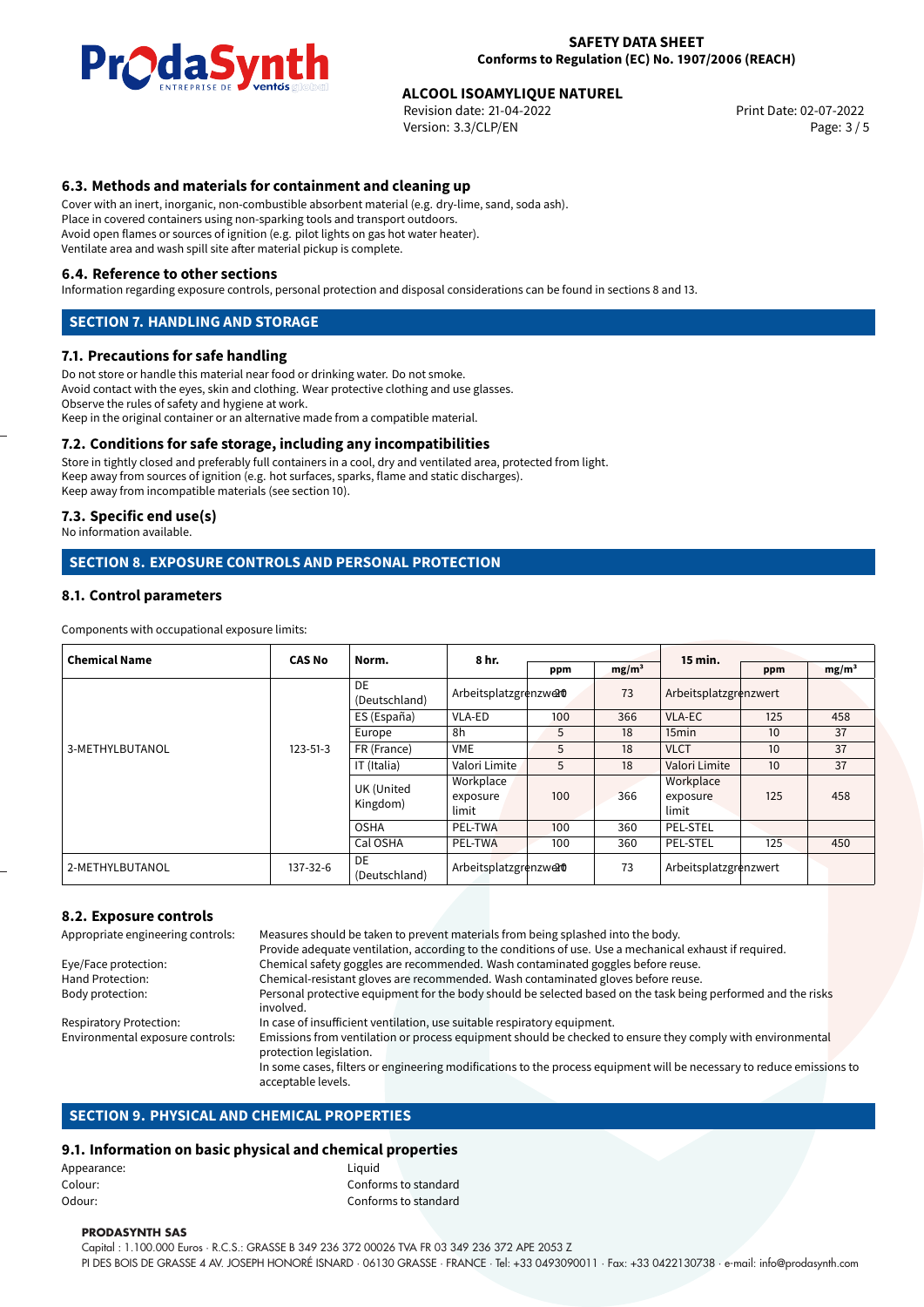### **SAFETY DATA SHEET Conforms to Regulation (EC) No. 1907/2006 (REACH)**



# **ALCOOL ISOAMYLIQUE NATUREL**<br>
Revision date: 21-04-2022<br> **Print Date: 02-07-2022**

Revision date: 21-04-2022 Version: 3.3/CLP/EN Page: 4 / 5

| Odour theshold:                        | Not det         |
|----------------------------------------|-----------------|
| pH:                                    | Not det         |
| Melting point/freezing point:          | $-147$          |
| Boling point/boiling range $(°C)$ :    | 131 - 133       |
| Flash point:                           | 42 $^{\circ}$ C |
| Evaporation rate:                      | 20 (BUT         |
| Flammability:                          | Not det         |
| Lower flammability/Explosive limit:    | Not det         |
| Upper flammability/Explosive limit:    | Not det         |
| Vapour pressure:                       | 3 hPa (2        |
| Vapour Density:                        | $3$ (AIR =      |
| Density:                               | $0,808-$        |
| Relative density:                      | $0,808-$        |
| Water solubility:                      | <b>SOLUBL</b>   |
| Solubility in other solvents:          | SOLUBL          |
| Partition coefficient n-octanol/water: | LOG PO          |
| Auto-ignition temperature:             | 335°C (D        |
| Decomposition temperature:             | Not det         |
| Viscosity, dynamic:                    | <b>DYNAMI</b>   |
| Viscosity, kinematic:                  | Not det         |
| Explosive properties:                  | Not det         |
| Oxidising properties:                  | NONE E          |
|                                        |                 |

Not determined Not determined  $20$  (BUTYL ACETATE = 100) Not determined Not determined Not determined  $3$  hPa (20 $^{\circ}$ C)  $3 (AIR = 1)$ Density: 0,808*−*0,815 g/mL (20ºC) Relative density: 0,808*−*0,815 (20ºC) SOLUBLE IN WATER 1,7% pw (20°C) SOLUBLE IN ETHANOL LOG POW 1,35 (OECD 107) 335°C (DIN 51794) Not determined DYNAMIC 20°C: 4,3 mPas; KINEMATIC 20°C: 5,2mm2/s Not determined Not determined NONE EXPECTED

#### **9.2. Additional information**

No information available.

## **SECTION 10. STABILITY AND REACTIVITY**

#### **10.1. Reactivity**

No hazardous reactions if stored and handled as prescribed/indicated.

#### **10.2. Chemical stability**

The product is stable if stored and handled as prescribed/indicated.

#### **10.3. Possibility of hazardous reactions**

No hazardous reactions if stored and handled as prescribed/indicated.

#### **10.4. Conditions to Avoid**

Conditions to Avoid: Excessive heat, flame or other ignition sources.

## **10.5. Incompatible materials**

Avoid contact with strong acids and bases and oxidizing agents.

#### **10.6. Hazardous decomposition products**

During combustion may form carbon monoxide and unidentified organic compounds.

## **SECTION 11. TOXICOLOGICAL INFORMATION**

#### **11.1. Information on toxicological effects**

| Acute toxicity                           | Based on the data available, the criteria for classification are not met. |
|------------------------------------------|---------------------------------------------------------------------------|
| <b>Skin corrosion/irritation</b>         | Causes skin irritation.                                                   |
| Serious eye damage/irritation            | Causes serious eye damage.                                                |
| <b>Respiratory or skin sensitisation</b> | Based on the data available, the criteria for classification are not met. |
| Germ cell mutagenicity                   | Based on the data available, the criteria for classification are not met. |
| Carcinogenicity                          | Based on the data available, the criteria for classification are not met. |
| Reproductive toxicity                    | Based on the data available, the criteria for classification are not met. |
| <b>STOT-single exposure</b>              | May cause respiratory irritation.                                         |
| <b>STOT-repeated exposure</b>            | Based on the data available, the criteria for classification are not met. |
| Aspiration hazard                        | Based on the data available, the criteria for classification are not met. |
| Other information                        | Repeated exposure may cause skin dryness or cracking.                     |

**PRODASYNTH SAS**